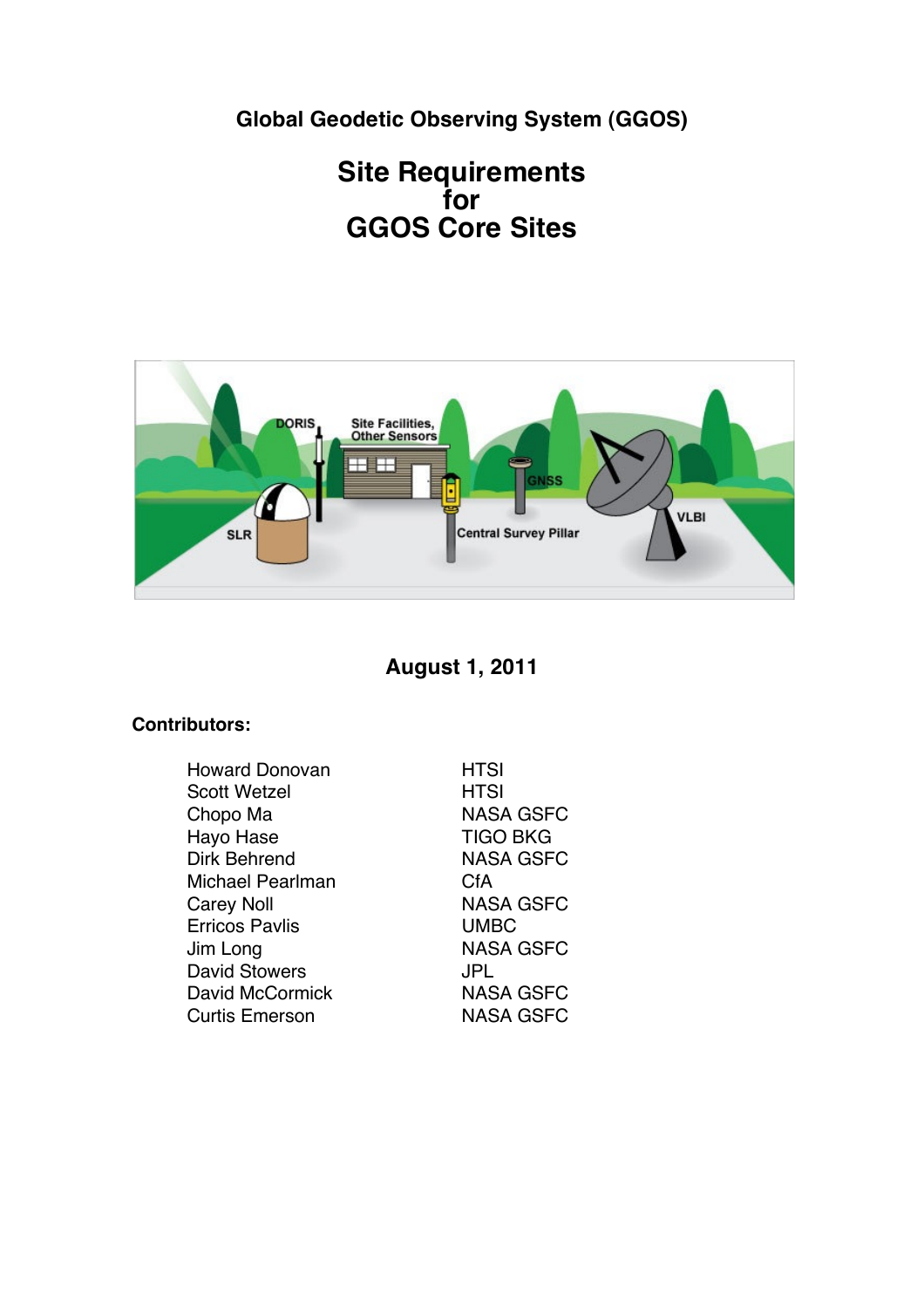# **TABLE OF CONTENTS**

## INPE (Nov. 2011) - Review comment 1:

The introduction of a Glossary would help a more transparent understanding of the document.

## INPE (Nov. 2011) - Review comment 2:

The text presents in brown letters contents which are being suggested for consideration.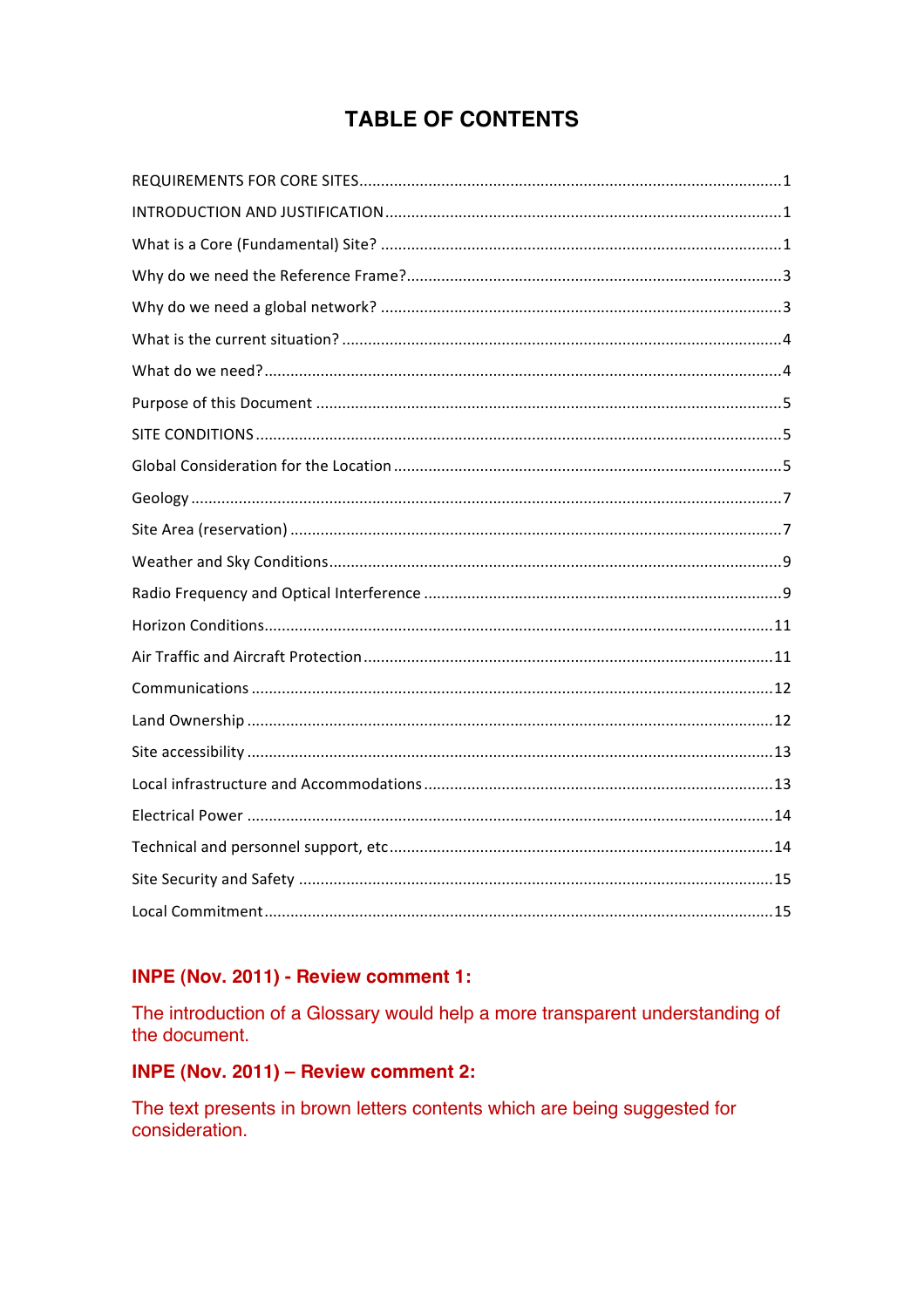## **REQUIREMENTS FOR CORE SITES**

The Global Geodetic Observing System, an entity under the International Association of Geodesy (IAG), has undertaken the task of defining the geodetic requirements and advocating for the geodetic infrastructure necessary to meet global change and other societal challenges. In this role, GGOS will work with the IAG Measurement Services, the scientific community, and national and international agencies to bring a combined effort to bear on these areas of great concern. A major task within this effort is the upgrading, expansion, and maintenance of the global ground network of co-located Core Sites for geodesy to enable the evolution of International Terrestrial Reference Frame (ITRF).

## **INTRODUCTION AND JUSTIFICATION**

#### **What is a Core (Fundamental) Site?**

A Core Site for geodesy is a geodetic observatory which defines terrestrial reference points in the space and time domain and in the gravity field of Earth. Observational data from complementary instruments are used in a synergetic way, to obtain the most precise global reference frame (see Figure 1).

Nowadays the space domain is dominated by four space geodesy techniques:

- Global Navigation Satellite Systems (GNSS, e.g., GPS, GLONASS, Galileo, Compass)
- Satellite Laser Ranging (SLR)
- Very Long Baseline Interferometry (VLBI) and
- Doppler Orbitography and Radiopositioning Integrated by Satellite (DORIS).

The use of SLR and VLBI methods require frequency standards like

- Cesium standards and
- Hydrogen-maser.

The time domain is ruled by the local time scale generated by these standards. The reference on the potential level of the gravitational field of Earth is determined by

- absolute gravity meter (AG) and
- Superconducting gravity meter (SG).

These major measuring techniques must be complemented by local sensors such as

- meteorological sensors (for refraction corrections and data reduction),
- hydrological sensors (for data reduction),
- Seismic sensors (for data reduction in time series).

The above listed instruments must be spatially referred to each other. This implies that a local geodetic network and regular local surveys for control are required.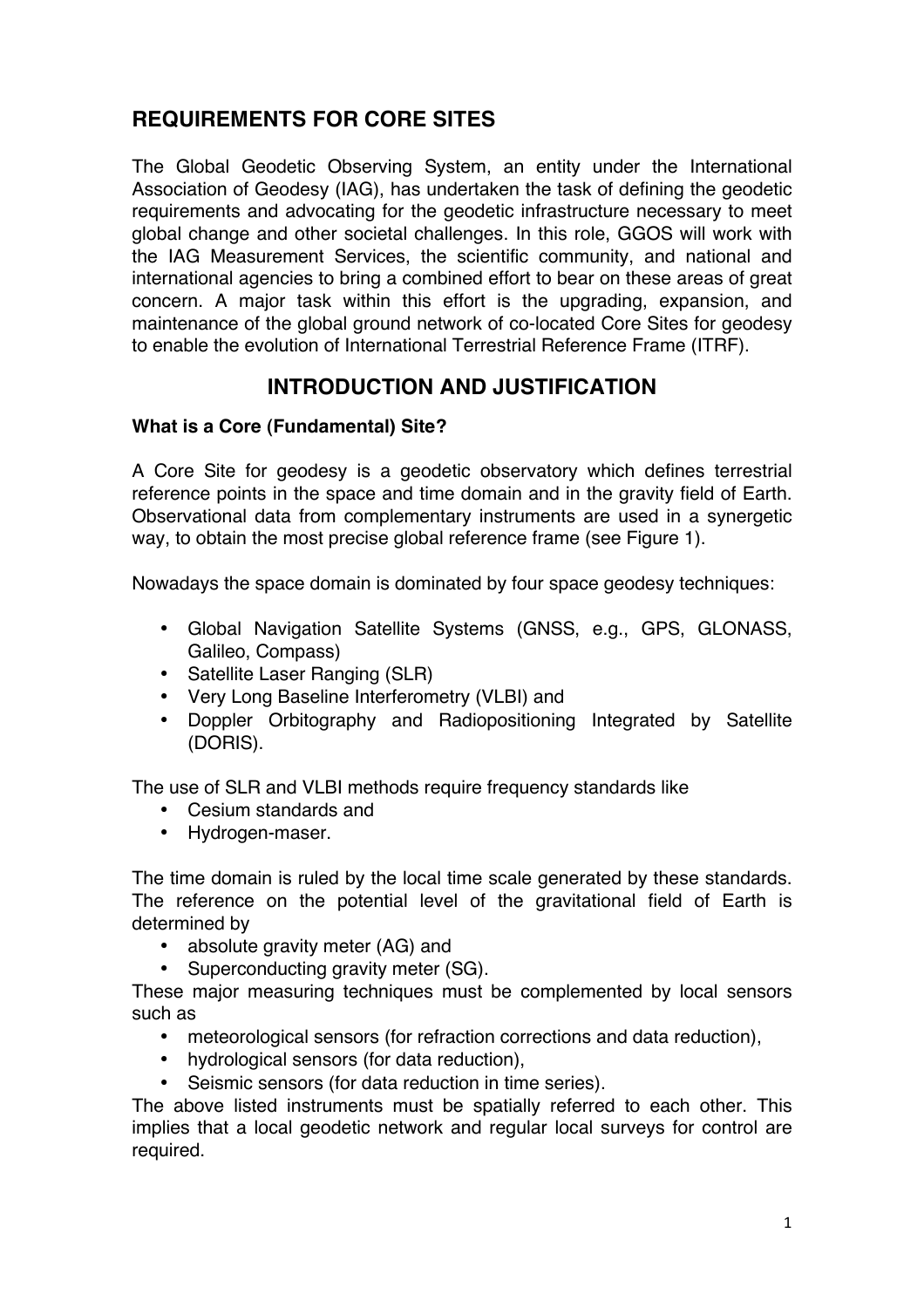A geodetic observatory is called a Core Site for geodesy, if the co-located instrumentation is

- operated permanently delivering decadal time-series,
- redundant for the detection of system-dependent errors,
- complementary for a synergetic use and
- tied together by a local survey.

Each technique makes its measurements in a different way, providing different observables with unique capabilities; together the techniques provide cross validation and increased accuracy. The combination of complementing measuring systems is essential for the data quality by tracking down otherwise non-detectable systematic errors. The synergetic use of the advantages of different space-techniques leads to the most accurate reference frame, called ITRF.



**Figure 1. Schematic of a Core Site**

The ultimate strength of the reference frame is established by satisfying the underlying physical model, the theory of general relativity which unites space, time and gravitational field by the co-location of instruments and the combination of their different observables. Co-location is the condition to make the essential connection among the techniques through the measurement of the inter-system vectors to sub-mm accuracy.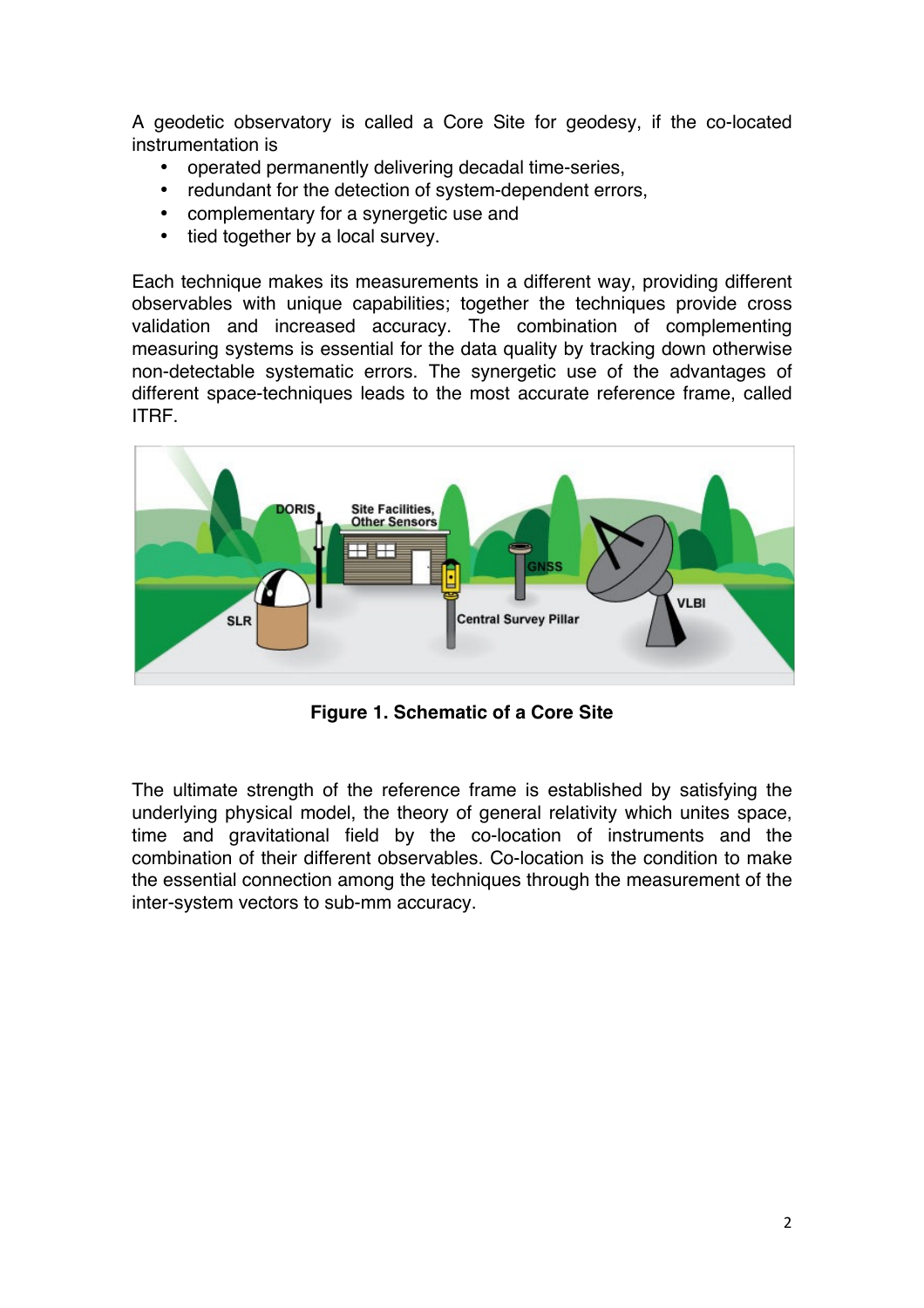#### **Why do we need the Reference Frame?**

Reference frames are needed for two purposes:

• **Geoinformation:** Any environmental parameter needs to be mutually georeferenced. Reference frames are basic on a global, continental, national, regional and local level for political decisions, land management and administrative purposes. Reference frames are a (global) infrastructure and part of our quality of life.

Example: Space agencies have launched and will continue to launch missions that provide accurate positioning and baseline measurements, altimetry, gravity field measurements, synthetic aperture radar and InSAR, and atmospheric and ionospheric measurements. Many of these depend on a highly accurate and stable geodetic reference frame within which to interpret the data and understand trends in the processes of change. The reference frame is the basis upon which we measure change over time (decades), space (thousands of kilometers) and evolving technology. We need to recognize that the way we will measure things 25 years from now will certainly involve new and better technology, but the time history of the measurements must be seamless.

• **Science**: Changes in the reference frame itself are the result of geophysical phenomena, which require a permanent monitoring in order to understand our system Earth.

Example: We measure and monitor the Earth's environmental system (its oceans, ice, land, atmosphere) not only to understand the processes of global change, but also to enable us to make educated decisions on how to cope with these changes. It can take a decade or even a generation or more to build a dike, move resource delivery systems, move neighborhoods, or make other societal or infrastructure changes to limit future disasters due to global change. Changes in hydrology conditions (too much water to too little on the surface or under that surface) are probably one of the most imminent problems that we face today.

#### **Why do we need a global network?**

The reference frame is maintained through a global network of ground stations, many with some co-located techniques, and is realized as the international standard through the International Terrestrial Reference Frame (ITRF). The reference frame is the foundation for virtually all space-based and ground-based metric observations of the Earth. However, the global distribution of contributing network stations is imbalanced due to the geographical distribution of the continents and oceans and also due to different priorities in different nations.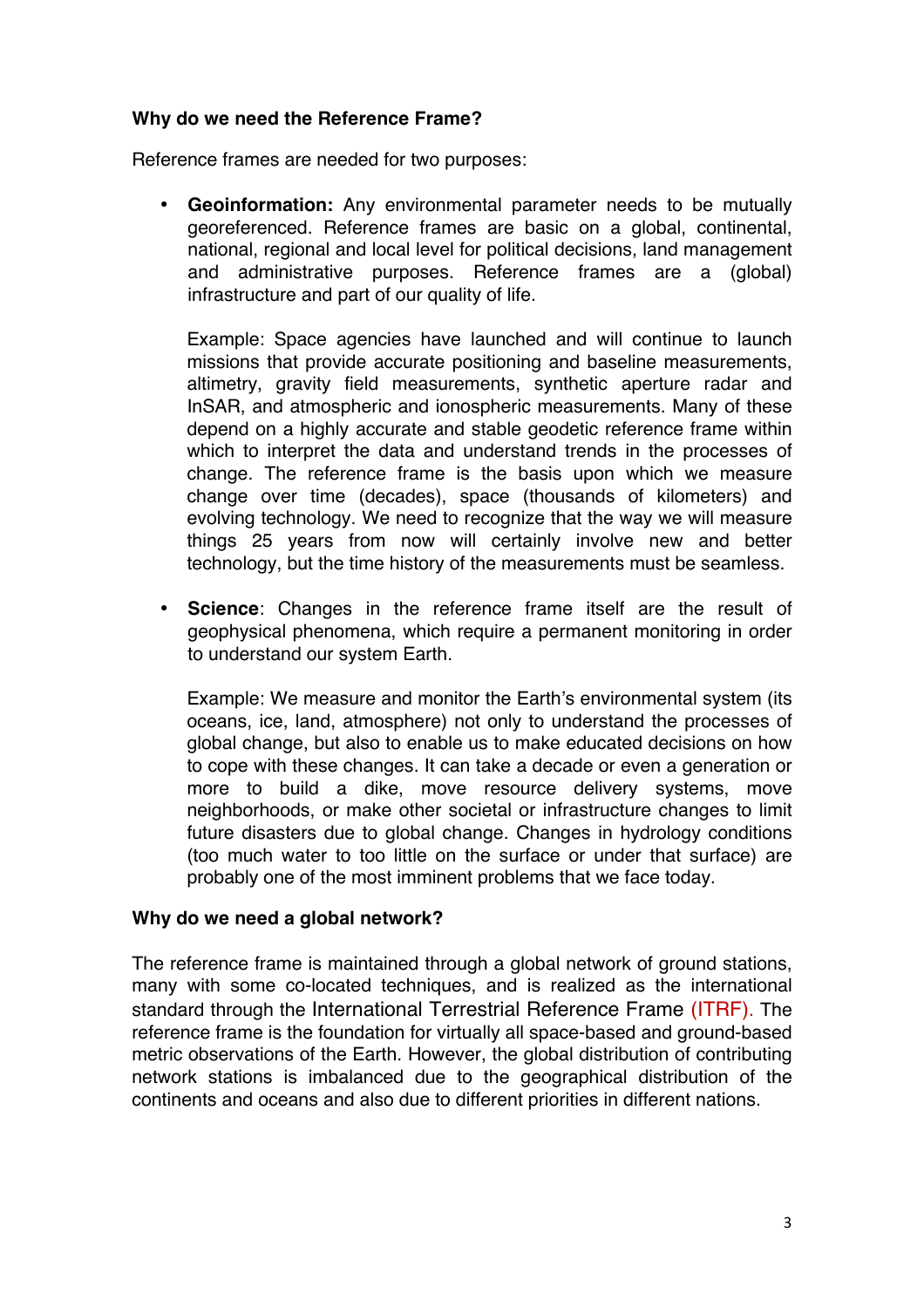Requirements for the ITRF have increased dramatically since the 1980s. The most stringent requirement comes from critical sea level programs where a global accuracy of 1.0 mm and 0.1mm/yr stability is required and other applications are not far behind (Plag and Pearlman). *This requirement is a factor of 10 to 20 beyond current capability*. Current and future satellites will have ever increasing measurement capability and should lead to increasingly sophisticated models to explain the sea level trend. Yet the current ground network is far from adequate in terms of both: individual station capability and network distribution to support the ability to obtain the necessary reference frame.

The characterization and monitoring of new and the monitoring of existing, important and possibly critical parameters, associated to important and possibly critical aspects of global change which, can be consistently evaluated only if a higher sampling rate of the time series those parameters can be achieved. However higher sampling rates of those parameters demand for higher precision of measurements which, in their turn, can be achieved only if a correlated higher precision can also be assured for the time series which are associated to the IRTF model, therefore, obtained from a correspondingly higher sampling rate.

The integrated network must provide an accurate, stable set of station positions and velocities, with sufficient global distribution to characterize the position and motion of the Earth system with sub-mm accuracy. Simulations (Pavlis et. al) show that we will need a ground network with approximately 30 co-located Core Sites for geodesy. These network stations must provide measurements that are precise, continuous, robust, reliable, and geographically distributed (worldwide). Network measurements must be interconnected by co-location of the different observing techniques.

#### **What is the current situation?**

The current reference frame is maintained by global networks of VLBI, SLR, GNSS, and DORIS stations. There are only three fully co-located stations and 8 – 10 stations with co-location of three of the four techniques. The current network has large geographic gaps, few co-locations, and aging technology leading to inadequate data quality and frequent outages.

#### **What do we need?**

Integration of the different techniques to improve the reference frame requires a globally distributed network of  $\sim$ 30 co-located stations with sufficient global distribution, modern technology, and adequate local conditions to meet the needs of the reference frame.

New technologies are now available to replace and upgrade the legacy systems for all of the techniques and as a result, some current systems are slowly being upgraded or replaced. All of the techniques have new generation prototypes underway. As an example, the VLBI community (coordinated through the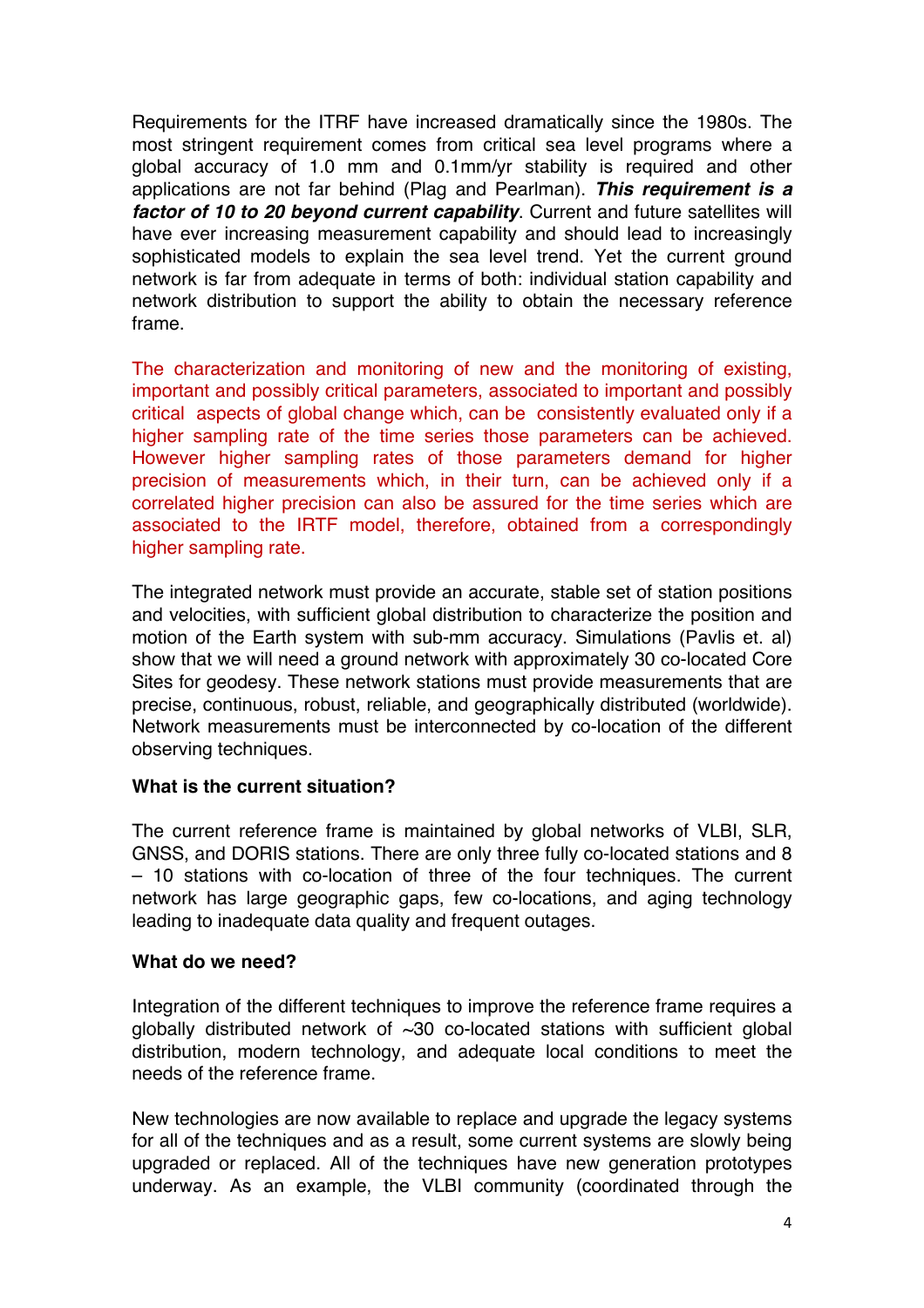International VLBI Service for Geodesy and Astrometry) has developed a VLBI 2010 concept. The prototype of a new class of radio telescopes is realized with the Twin Telescope at the German observatory in Wettzell. Another prototype for testing new front and back-ends is being built at GSFC. NASA GSFC also has a New Generation SLR (NGSLR) prototype system being built at its optical test site, within a few hundred meters of the new VBLI system. Other groups also have new technology systems underway, for example several groups are now deploying more efficient short-pulse, kHz repetition-rate SLR systems. New GNSS receivers are currently being built to accommodate new additional frequencies and the wider constellation of GNSS satellites. New DORIS ground beacons (V3.1 and V3.2) improve robustness and reliability.

#### **Purpose of this Document**

This document delineates the requirements for the network stations that will meet the reference frame requirements. Listed below are criteria to identify (new) sites with ideal conditions.

More detailed specifications for the DORIS systems can be found at:

*ftp://ftp.idsdoris.org/pub/ids/stations/System\_Requirements\_For\_Management\_ Of\_The\_DORIS\_Station\_Network.pdf*

## **SITE CONDITIONS**

### **Global Consideration for the Location**

The site must be located optimally in relation to other existing or planned sites in the global network. "Optimally" refers to:

- Geometrical distribution: A homogeneous distribution of reference points requires equidistant spatial separation. The advantage is equal error distribution due to the network configuration. Due to the continent/ocean distribution and the existing network stations the situation can be improved only by smart site selection of new stations.
- Technical distribution: It is desired to have 3 well-distributed stations on each (accessible) tectonic plate. This will allow the monitoring of translation and rotation of the plate. If the plate shows different motion patterns, e.g. South-America due to the subduction zone, more than 3 stations are necessary to capture intra-plate deformation.
- Technique-dependent distribution: Satellite techniques need to observe the complete orbits. Geometrically, each station can observe only a fraction of the entire orbit. Therefore the distribution of network stations must be such that it leads to as full as possible orbit coverage by the sites. VLBI delivers the Celestial Reference Frame (CRF) which is the basis for Earth orientation monitoring. The CRF itself needs a homogeneous distribution of celestial objects to avoid a configuration-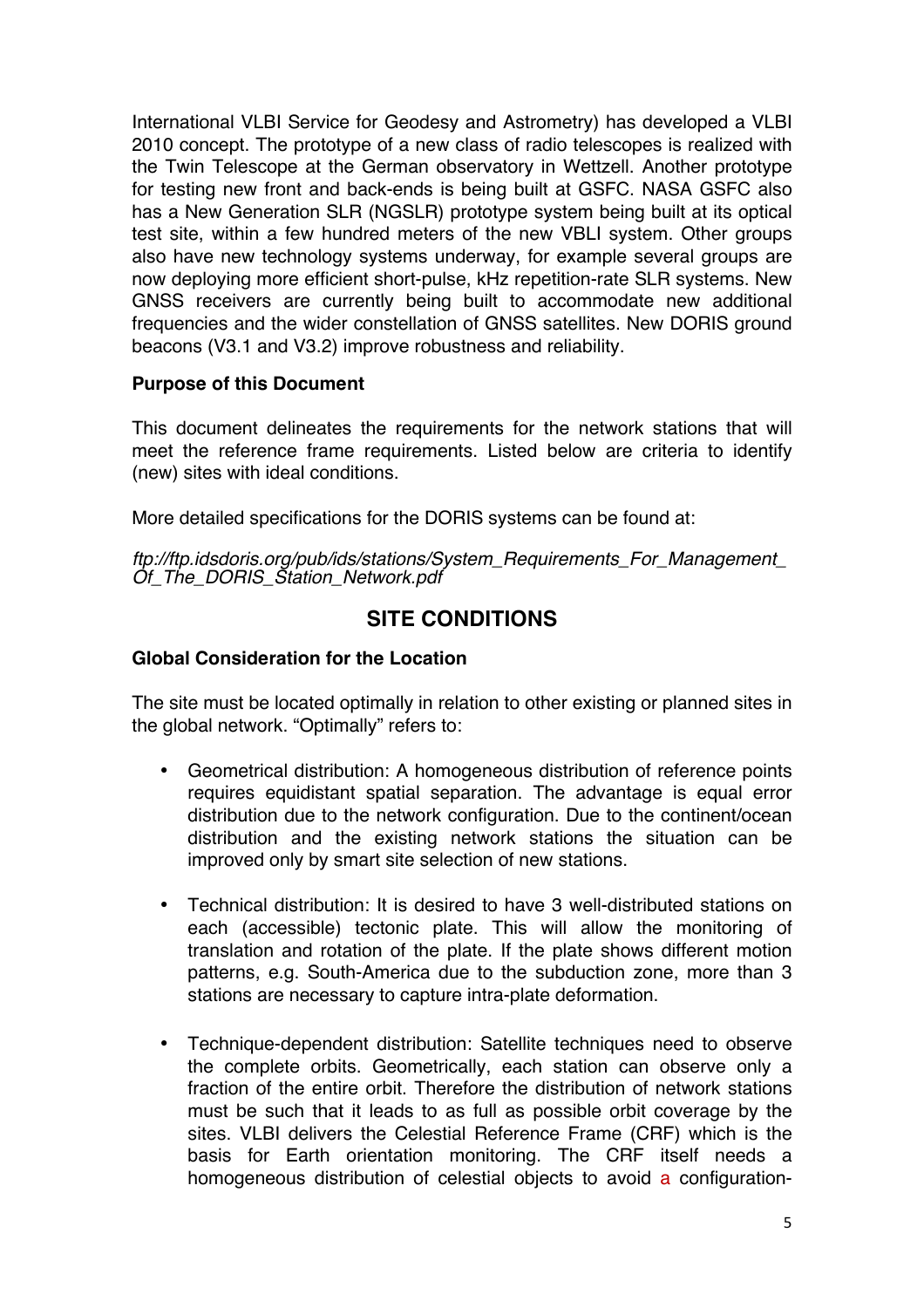dependent systematic. The network configuration of VLBI stations must take care about the ability to cover the entire sky so that simultaneous, common views from at least a pair of spatially distributed radio telescopes may be guaranteed.

The geodetic space techniques are affected by the Earth tides. The models for Earth tides are not yet validated by local measurements with superconducting gravity meters for many of the existing sites – especially for those located in the southern hemisphere.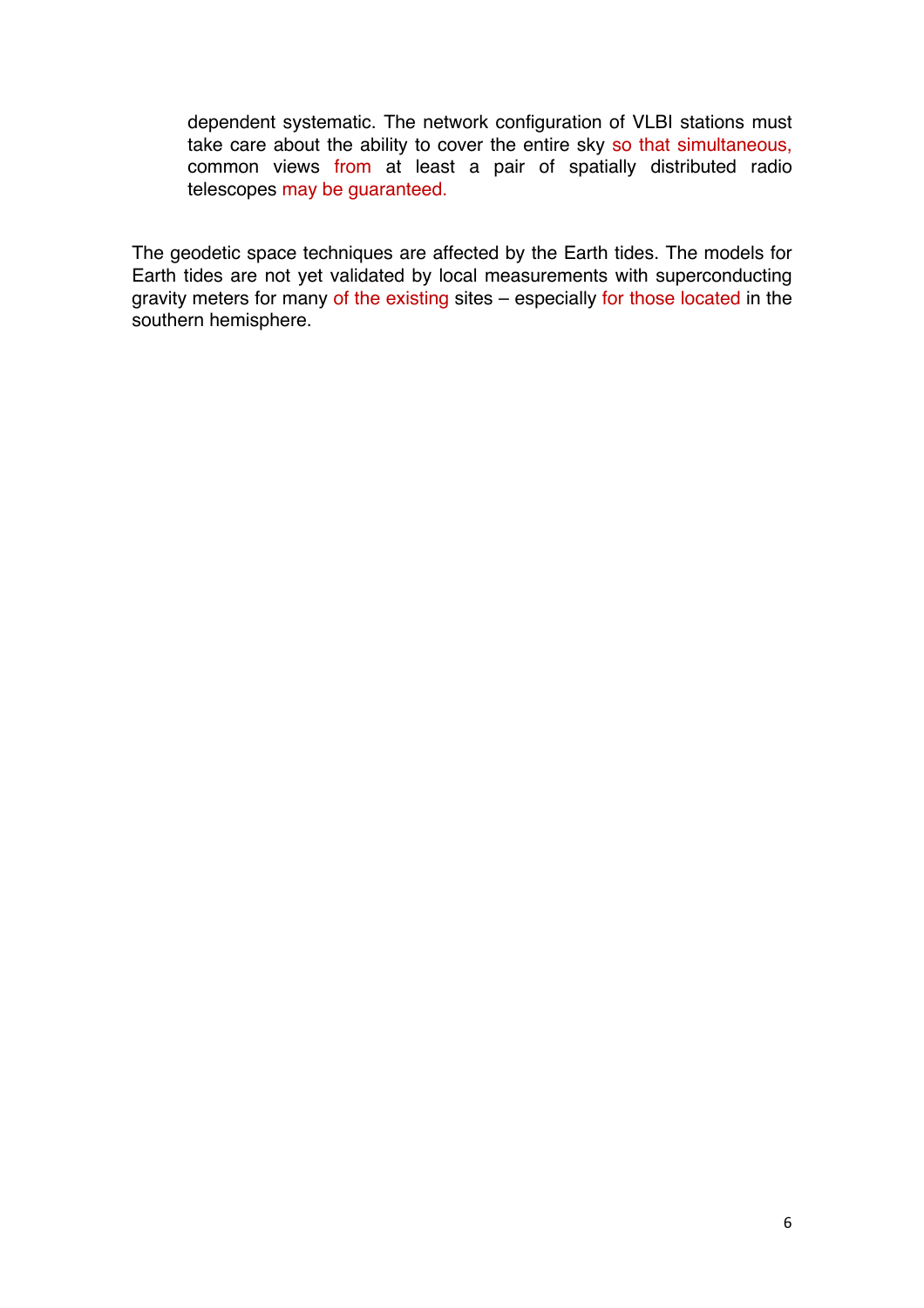## **Geology**

A site located on bedrock is ideal; rock with weathered layers could be satisfactory. A site on sediments is not satisfactory. Any construction should be designed with respect to a ground or soil analysis based on drillings (10-20m depth), and should also be away from known faults and regions of local deformation. In areas where this is difficult to observe, the surface patterns and activities of nearby faults should be known and mapped. Active faults should not cut through the site. The "slush" zones adjacent to major active faults should also be avoided.

Earthquake regions make up about 30% of the continental surface, worldwide. Even in stable "non-earthquake" regions, instabilities may corrupt results at the 1mm position accuracy and 0.1mm/yr velocity accuracy level. Therefore, it is important to have access to data from regional monitoring GNSS networks, which surround the site and, in this way, densify the network of GNSS Core Sites.

To support a stable antenna and observatory foundation, sites should be on firm, level, stable material -- ideally on hard-rock, basement outcrops. To be avoided are those types of soil that: slump, creep, slide, or change in elevation, because of variations in ground water level or in frost heaving. If hydrological cycles are known to change the reference positions, additional corresponding sensors must monitor the hydrology. Episodic motions must be measured by co-located local sensors.

## **Site Area (reservation)**

The site will require a minimum of 2 -3 hectares with some control over the surrounding region to satisfy horizon and RFI requirements. The VLBI antenna and the SLR telescope will require large reinforced concrete foundations extending as much as 2 meters into the subsurface. The area around the VLBI antenna should be level and covered with gravel or pavement to provide a stable working surface for aerial man-lifts and cranes. A network of reinforced concrete pillars for survey monuments will be required around the site. Soil borings will be necessary to analyze the engineering characteristics of the soil and ensure stability of the foundations and of the survey monumentation. Deficiencies in the monumentation can corrupt geophysical signal over the lifetime of the platform (>20 years). Core Sites at GSFC, USA and Concepcion, Chile are shown in Figure 2.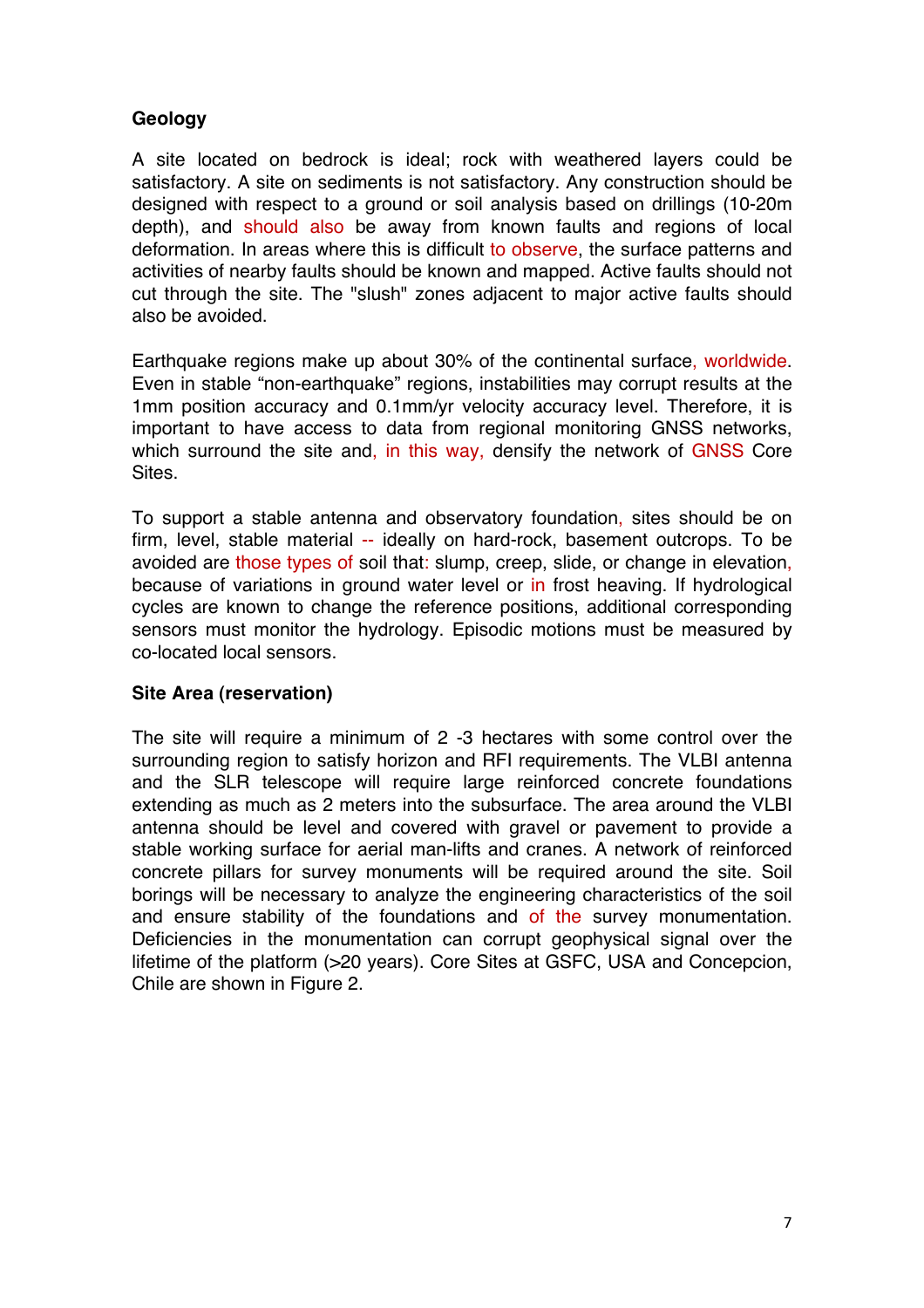

**Figure 2a. Core Sites at GSFC, USA**



**Figure 2b. Core Site at Concepcion, Chile**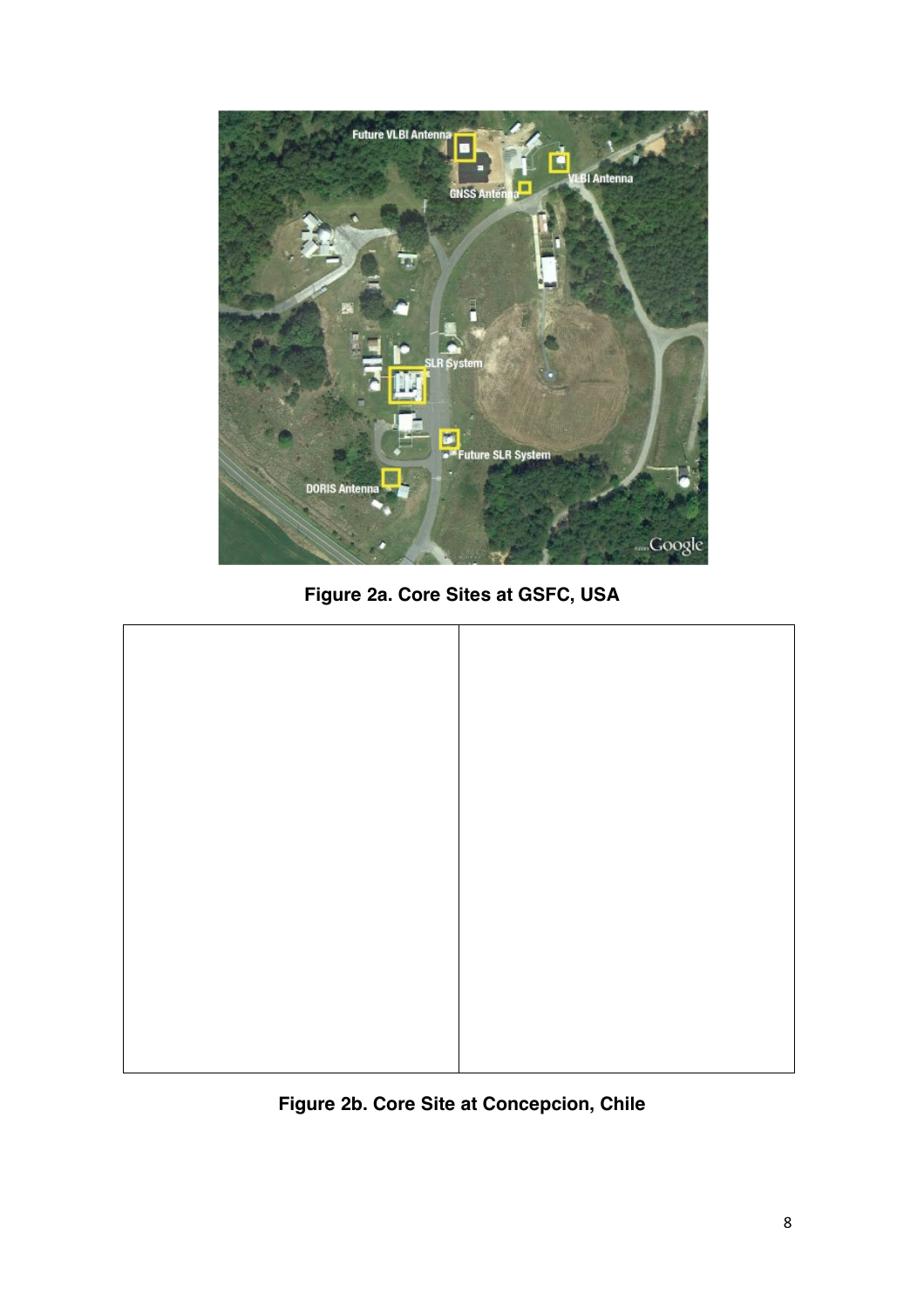The site should include room for other instruments such as gravimeters and seismic measurements, workshop and storage space, and power generators and room for back-up batteries for example for a second VLBI instrument. A reinforced concrete pad or solid structure as base will support any additional facility; this design will vary depending on the site; either bedrock or a concrete base at least 2m into subsurface will be required. .

#### **Weather and Sky Conditions**

In general the instruments need to be designed and built for the intended climate zone. An instrument built for a temperate climate might not work in the Arctic and a generalized climate condition for Core Sites would likely counteract the global distribution. The ideal meteorological parameter is a clear sky and a dry, local environment.

However, some below-optimal conditions can be considered. This would be the case where, for example, cloud cover is less than 50% during at least 9 months a year based on a 10-year history at the location. SLR systems cannot operate through clouds, rain, heavy fog, or mist, but these factors do not affect GNSS. It will therefore be extremely helpful to have available data on average monthly rain and cloud cover when evaluating a site for SLR. Note that sites located near the ocean can be subjected to a high rate of (SLR, only?) system deterioration due to the salinity of the air and the likelihood for fog or bad weather.

Regions near heavy industry, in particular, those causing air pollution (refinery, cement factory, etc.), should be avoided because of both atmospheric transmission issues and instrument deterioration.

## **Radio Frequency and Optical Interference**

All systems either broadcast or receive RF signals (see Figure 1). All systems are sensitive to RFI, but GNSS and VLBI being passive systems are the most susceptible. Sites should not be located in the path of, or near the emitters of radio, television, or microwave signals in the sensitive frequency regions. Conversely, the DORIS system is an active producer of RF, and its impact on the other systems on site (and in the wider community) should be very carefully evaluated.

- Interference potential for GNSS (GPS, Glonass, Galileo, and COMPASS) is worst near the L1, L2, L5 operating frequencies in the band of  $1.1 -$ 1.6GHz range; large signals within the entire operating spectrum bandpass can saturate the sensitive receiver and cause tracking problems.
- VLBI is sensitive over the region for VLBI is 2-14 GHz, but the beam is highly directional.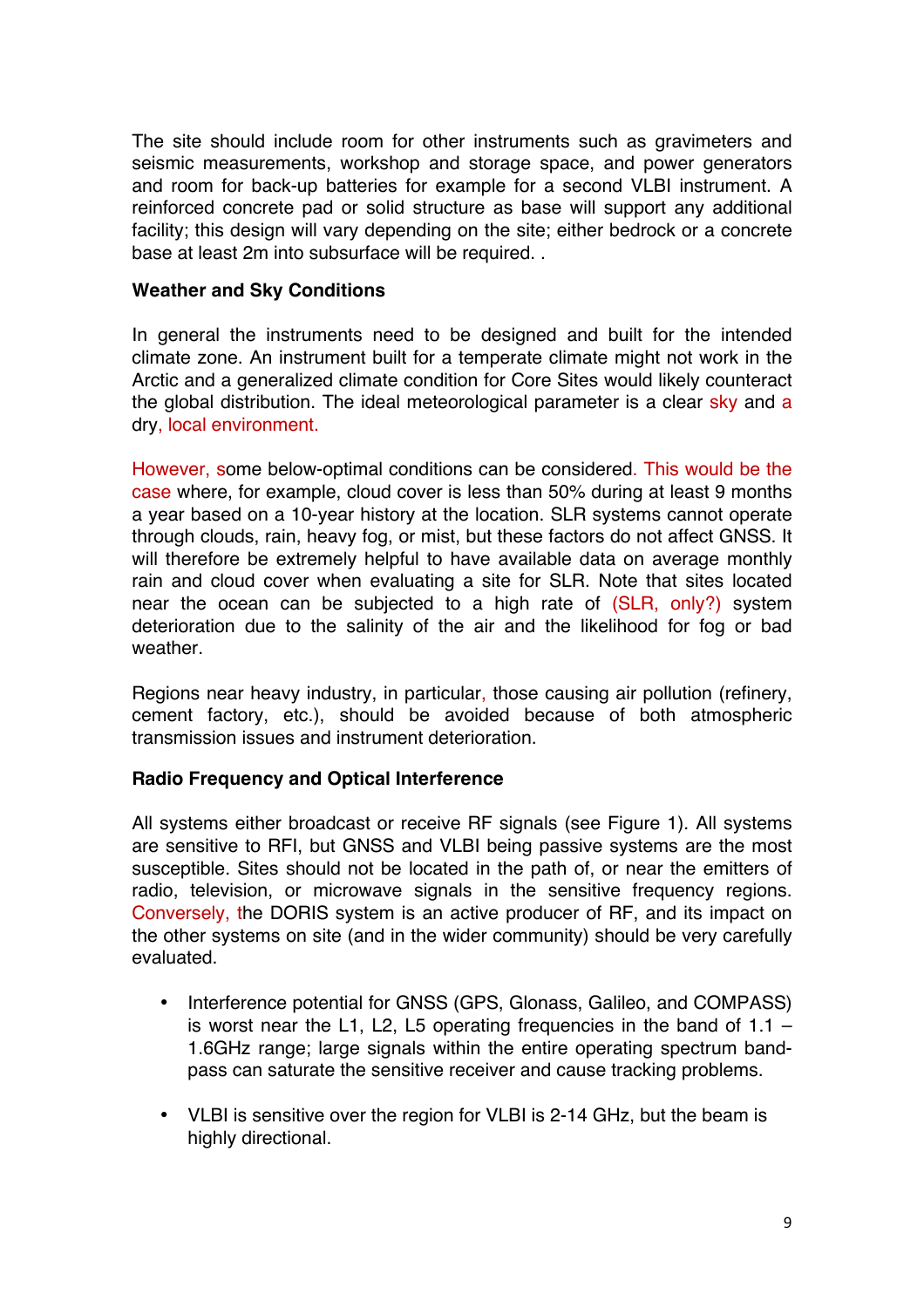RF site investigation measurements are mandatory to understand the RF environment prior to settling on a site. National radio frequency authorities could be very helpful in locating nearby transmitters and relay stations.

| <b>System</b>    | <b>Broadcast</b>        |                                                  | <b>Receive</b>                                                    |                                                           |
|------------------|-------------------------|--------------------------------------------------|-------------------------------------------------------------------|-----------------------------------------------------------|
|                  | <b>Frequency</b>        |                                                  | <b>Frequency</b>                                                  |                                                           |
| <b>SLR</b> radar | 9.4 GHz                 | <b>Highly</b><br><b>Directional</b><br>4 kW peak | <b>NA</b>                                                         | <b>NA</b>                                                 |
| <b>VLBI</b>      |                         |                                                  | $2 - 14$ GHz                                                      | <b>Highly</b><br><b>Directional</b>                       |
| <b>GPS</b>       |                         |                                                  | 1227.6 MHz<br>(L1?)<br>1575.4 MHz<br>(L2?)<br>1176.45 MHz<br>(L5) | Hemispherical<br>(sensitive<br>down<br>to the<br>horizon) |
| Galileo          |                         |                                                  | $1.1 - 1.6$ GHz                                                   |                                                           |
| <b>GLONASS</b>   |                         |                                                  | $1.1 - 1.6$ GHZ                                                   |                                                           |
| <b>COMPASS</b>   |                         |                                                  | $1.1 - 1.6$ GHx                                                   |                                                           |
| <b>DORIS</b>     | 401.25 MHz<br>2.036 GHz | Omni-<br><b>Directional</b>                      | <b>NA</b>                                                         | <b>NA</b>                                                 |

**Table 1. Radio Frequencies by Technique**

SLR and DORIS broadcast RF signals. These can interfere with other systems on –site and with systems outside the station.

- DORIS transmits 400 MHz and 2 GHz in a hemispherical pattern omnidirectional pattern.
- Most SLR stations use radars operating typically in the regions of 9.4 GHz for aircraft surveillance and safety

Homemade RFI can be produced by the DORIS beacon, the SLR-radar system, local oscillators inside of GNSS antennas, pulse generator of SLR-systems, mobile phones and PC-processors, WLAN, and even bad light-bulbs. Care must be taken in the station layout. Therefore, a combination of: distance, terrain, physical obstructions, and phased operations can be used to mitigate these interference problems.

The laser broadcasts at 532 nm into a narrow beam with divergence in the range of 10 – 30 arcsec. The receiver has a narrow-band filter to delete most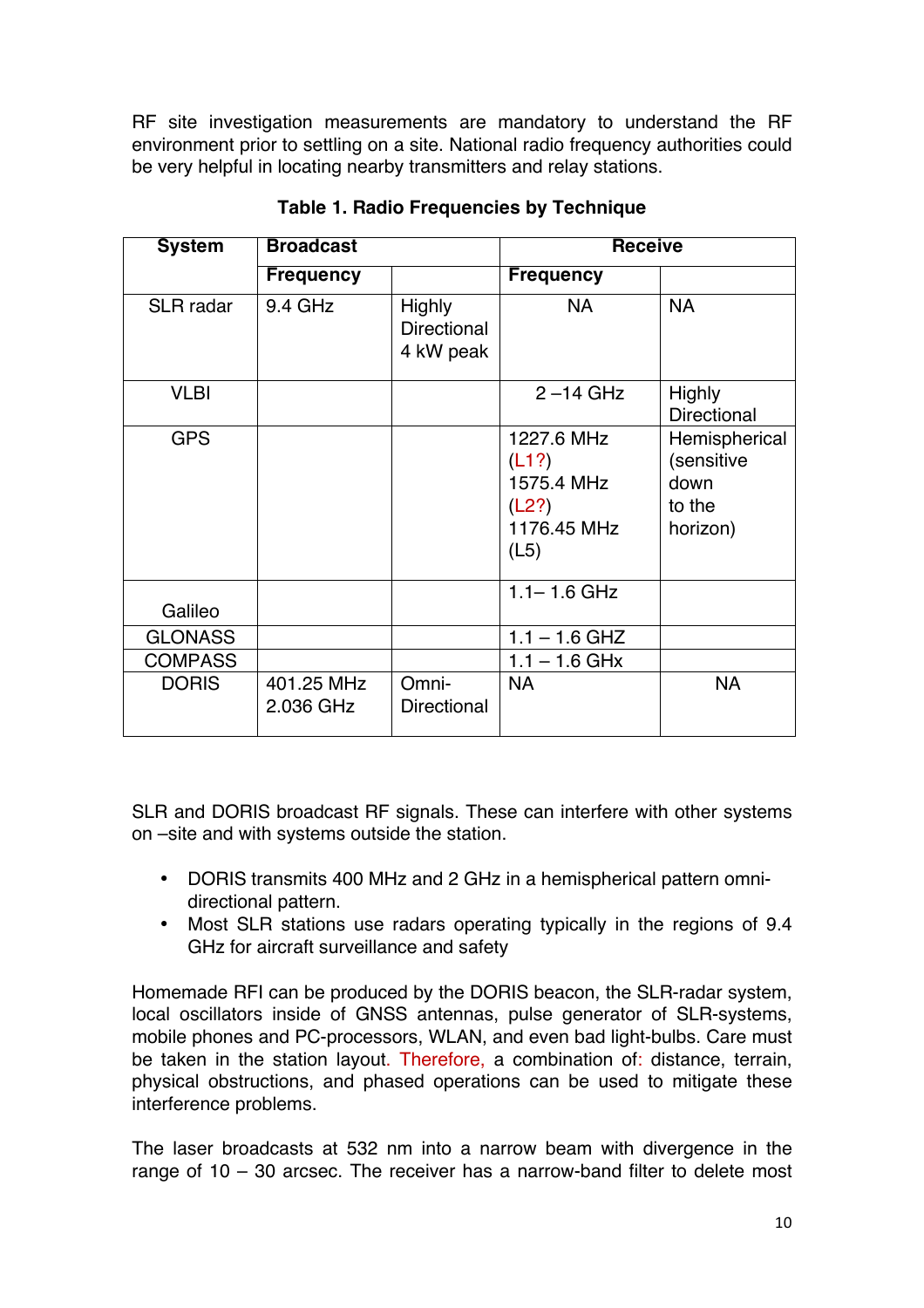extraneous light. There are two common types of laser transmitters; Legacy systems operating at  $5 - 10$  Hz, with millijoules (?) output and high repetition systems operating both at milli- and micro- Joule output levels. Human and aircraft illumination must be avoided (see Air Traffic and Aircraft Protection Section below).

Maritime radar systems have a detrimental impact on VLBI-measurements so close proximity to ports and harbors may pose an additional problem. The closeness of highways, main roads with frequent traffic and of railways should be avoided due to the ground noise, which is sensed by gravity meters and seismic instruments. Such noise also can have an impact on optical parts of SLR systems and frequency standards (vibrations). Parking lots and local traffic at the observatory should be kept away from gravity meter, seismic instruments and frequency standards. Wind generators are a known RFI source. Highenergy supply line or metal constructions in the air are also sources of RFI and multipath problems.

#### **Horizon Conditions**

The next generation systems will require that the viewing horizon be lowered to 5 degrees to add significant strength to geodetic products. With VLBI, it will allow more distant stations to "connect" to improve inter-station geometry. With SLR, GNSS, and DORIS, it will significantly improve orbital coverage.

Ideally, stations should have 5-degree elevation, obstruction free view over 95% of the horizon. Minor objects riding above this level may be tolerated, but RF reflective surfaces, bodies of water, cliffs, walls and metal walls should be avoided. GNSS geodetic receivers are subject to multipath interference from structures (particularly metal), including wires separated by 15 to 25 cm and metallic fences, within 100m of the antennae.

Although the SLR systems can track in daylight, they are sensitive to light directed down the receiver path. The site should be located away from sources of high ambient light to maximize system performance.

#### **Air Traffic and Aircraft Protection**

The laser beam must be steered well-clear of aircraft. Illuminating an aircraft is not only dangerous, but may even lead to a complaint to government authorities that could initiate a prolonged ordeal and result in termination of the laser ranging operations. To the extent possible, stations should be selected away from air corridors and airports; planning should be done in consultation with local, regional and national authorities to build healthy, long-term relationships.

Radar is one of the most commonly used techniques to avoid accidental laser illumination of aircraft. The radar system monitors the airspace surrounding the transmitted laser beam and blocks the laser beam should an aircraft enter this airspace. RF sources, RF receivers, tall buildings nearby, etc., could potentially prohibit the use of this protection system. Therefore, use of this radar system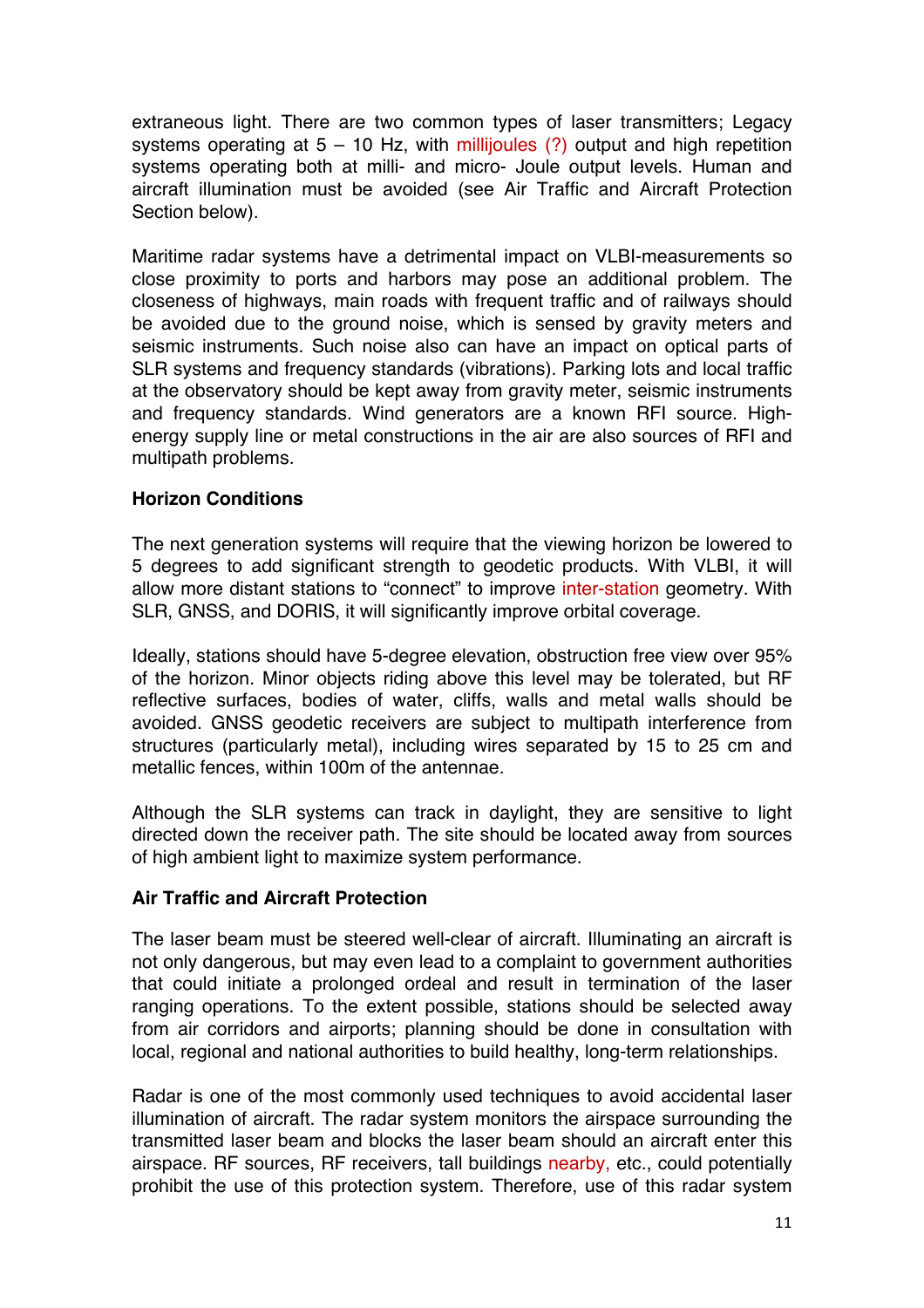should be included in the site selection process. Use of the radar aircraft detection system will require official permission from local radio frequency authorities.

In addition, local air traffic patterns, SLR system operational hours, minimum transmit elevation angle, laser power and atmospheric conditions are all items that need to be considered in scheduling and planning SLR operations.

#### **Communications**

The most demanding communications requirement will come from eVLBI. A subset of the VLBI stations will be monitoring Earth rotation in an intensive mode for near real-time updates of UT1 and must stream the data electronically for rapid processing. In addition, data volumes with eVLBI will be very large, making disk shipment impractical. Stations without eVLBI will occasionally be required to transmit VLBI data electronically to support special campaigns, systems-testing and diagnostic procedures. All Core Sites, whether deploying eVLBI or not, must have broad-band internet communications for near real-time data transfer and instrument control and monitoring. All stations must have telephone service and in general a robust communication system against power failures.

| <b>System</b>                 | <b>Data Volume</b>     |
|-------------------------------|------------------------|
| <b>SLR</b>                    | 10 GBytes/day          |
| VLBI(legacy)                  |                        |
| eVLBI                         | 4 Gb/sec               |
| GNSS*                         | 130 Mbytes/day         |
| <b>DORIS</b>                  | General communications |
| <b>Control and Monitoring</b> |                        |

#### **Table 2. Communications Requirements**

Note: \*baseline - raw 1s data with current satellites and constellations

## **Land Ownership**

In order to ease permit and access problems, federal, state, county, or city government-owned land is preferable. Next in desirability is land owned by universities or large industries. Least desirable is small, privately owned land. This criterion also applies to access roads to the site and the locations of calibration targets and azimuth posts. Permission must be obtained to clear trees and brush in order to have inter-visibility between monuments, azimuth posts, and target boards.

It should be impressed on the leaseholder that this is a very long-term project and the time period of the original lease or agreement should reflect this. Rapidly developing areas can pose a problem. The site should be located away from housing development, industrial activity, or heavy agricultural activity and nuclear plants. Operations at several stations in the current global network are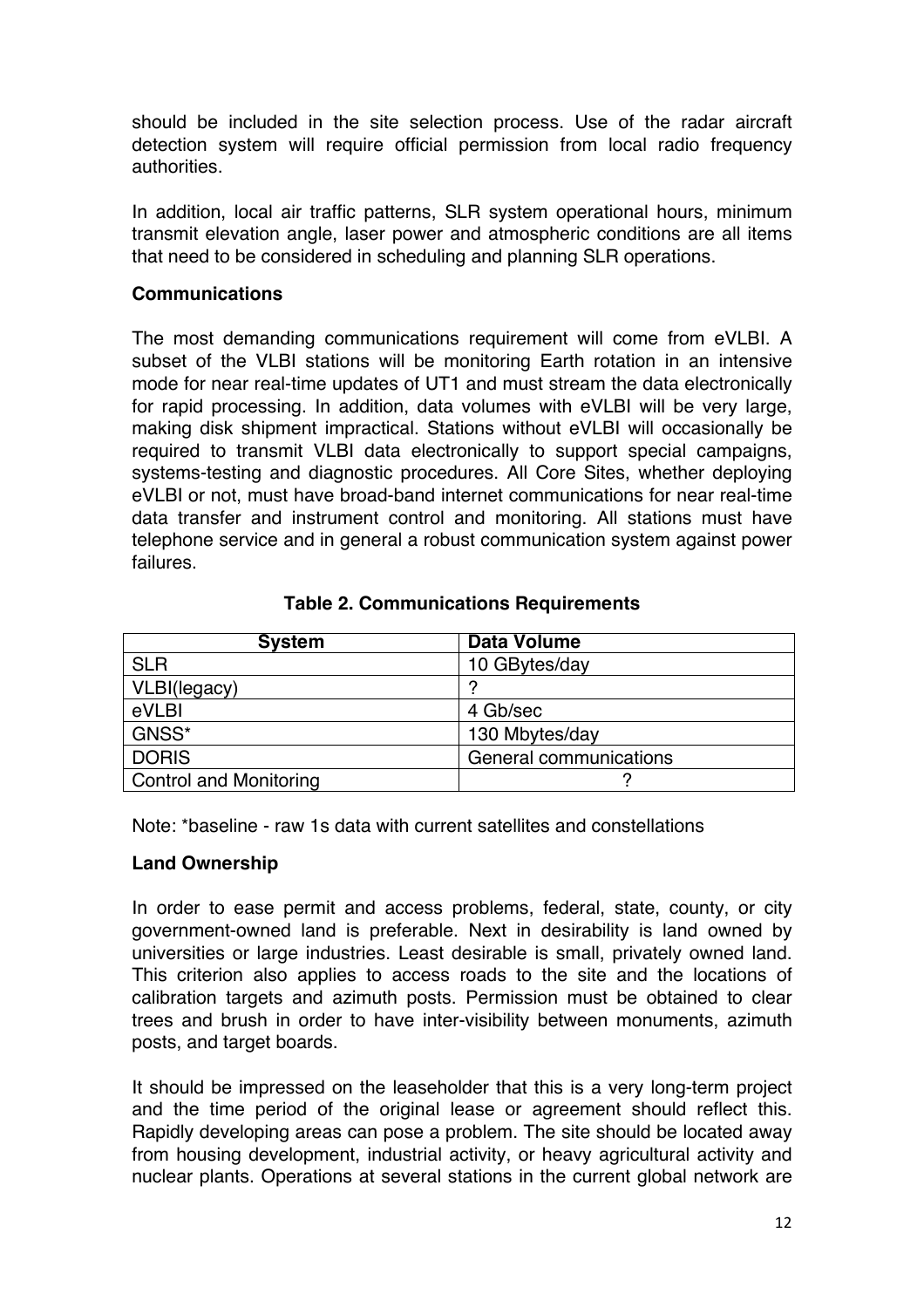now being severely hindered by encroaching construction and industry to the point where long-term viability is in question.



Survey pillars with unobstracted views

#### **Figure 3. Conceptual Layout of the Local Area Geodetic Markers; dimensions included just to give a rough estimate of scale**

#### (A more complete legend is suggested for the above Figure 3: ex. "red" dots)

#### **Site accessibility**

The station will be operated ideally 24 hours a day, 7 days a week, within local constraints. Station personnel must have access to the station. Personnel who support station maintenance and upgrade, and who may not be based in the country, must have country and site access as needed. Logistical support must be available and components should be delivered to the site within 48 hours from arrival within the country.

Off-highway access roads to the site must be capable of handling the vehicles transporting the observing system to the site as well as the vehicles bringing the crew to and from the site on a daily basis and under nearly all weather conditions. The access roads must be graded and maintained in good condition for the duration of the measurement period. Also, the access road should be able to accommodate the size of the large antenna systems occupying the site. A key to any locked gate should be readily available to the crew. Trailer weight could be as large as 23,000 kilograms.

#### **Local infrastructure and Accommodations**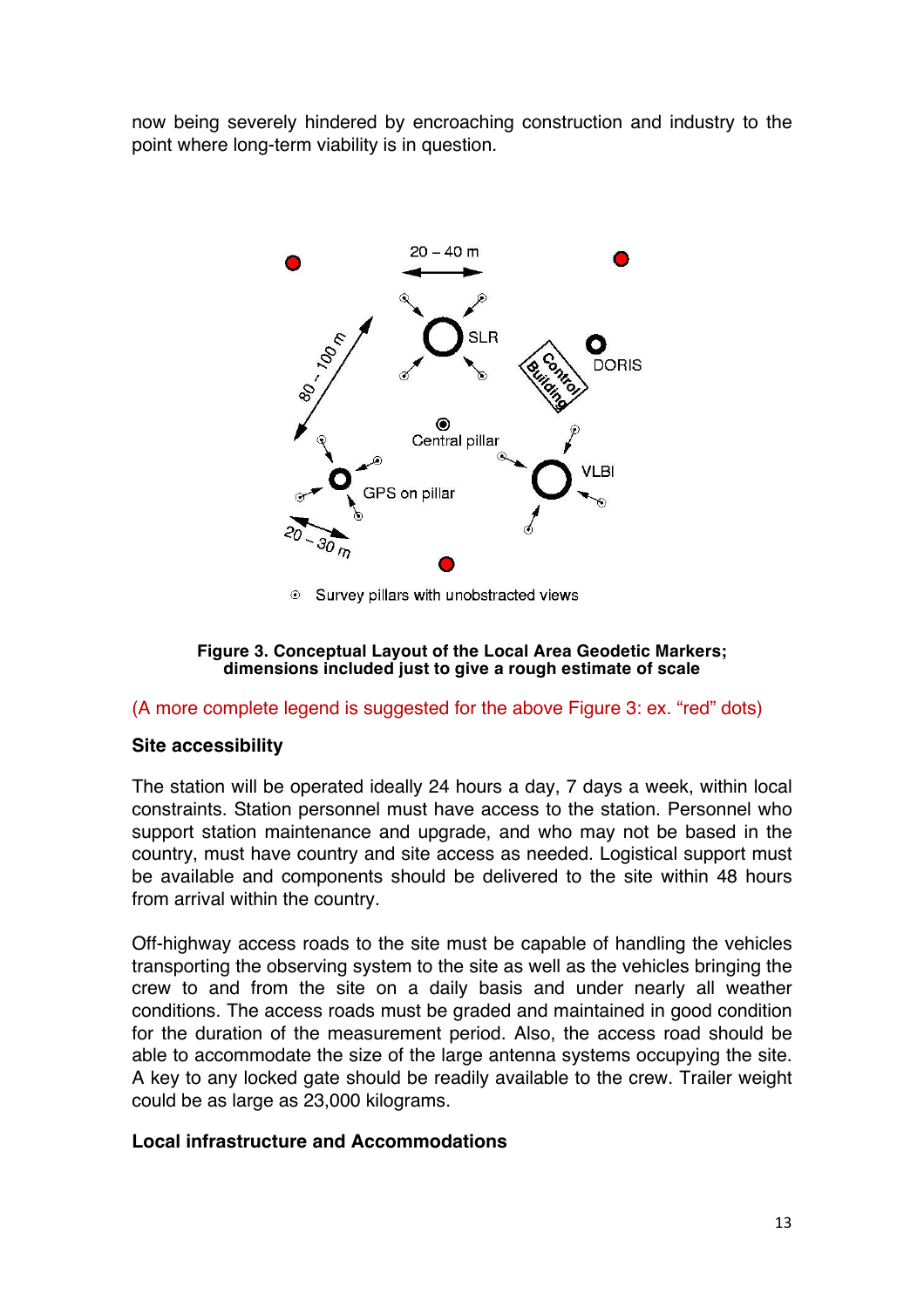Personnel living accommodations and sources of supplies and fuel should be reasonably near the site (within 25 to 50 km). It is also important, but not crucial, to be near telephone and power lines. The site should have office and rest quarters with daily personnel working conveniences such as running water and a sewage/septic system. Although remoteness may be good for operations, proximity of living places and services for station personnel is an important consideration.

### **Electrical Power**

The site should have a robust, reliable power system with sufficient backup to keep alive the frequency standards, cryogenic cooling systems and laser oscillator. The power systems should include:

- Clean network power of 120 kW at 50 or 60 cycles
- Alternative power generation for power outages
- Battery backup for frequency standards, cryogenic cooling and the laser oscillator.
- Power distribution in different circuits, separation of switching devices (i.e.aircon) from "clean" network
- Common earth wire for all distributed instruments
- Underground cable guides to avoid impacts or damage by lightening

Typical power requirements for the individual components are shown in Table 3.

|                          | Power (kW) | <b>Phase Condition</b> | <b>Other</b><br><b>Conditions</b> |
|--------------------------|------------|------------------------|-----------------------------------|
| <b>VLBI</b>              | 100 kW (?) | 3-phase                | <b>UPS backup</b>                 |
| <b>SLR</b>               | 30 kW      | 3-phase                | <b>UPS backup</b>                 |
| <b>GPS</b>               | $0.1$ kW   | 2-phase                | <b>UPS backup</b>                 |
| <b>DORIS</b>             | 160W       |                        | <b>UPS backup</b>                 |
| <b>Control and Local</b> |            |                        |                                   |
| Infrastructure           |            |                        |                                   |
| UPS Backup (?)           |            |                        |                                   |

**Table 3. Electrical Power Requirements**

As an example the current NASA SLR MOBLAS systems require:

- o 3 phase power
- o 100 amperes per phase
- o 120 VAC phase to neutral
- o 208 VAC phase to phase
- o 60 Hertz
- o <25 ohm ground field

#### **Technical and personnel support, etc**